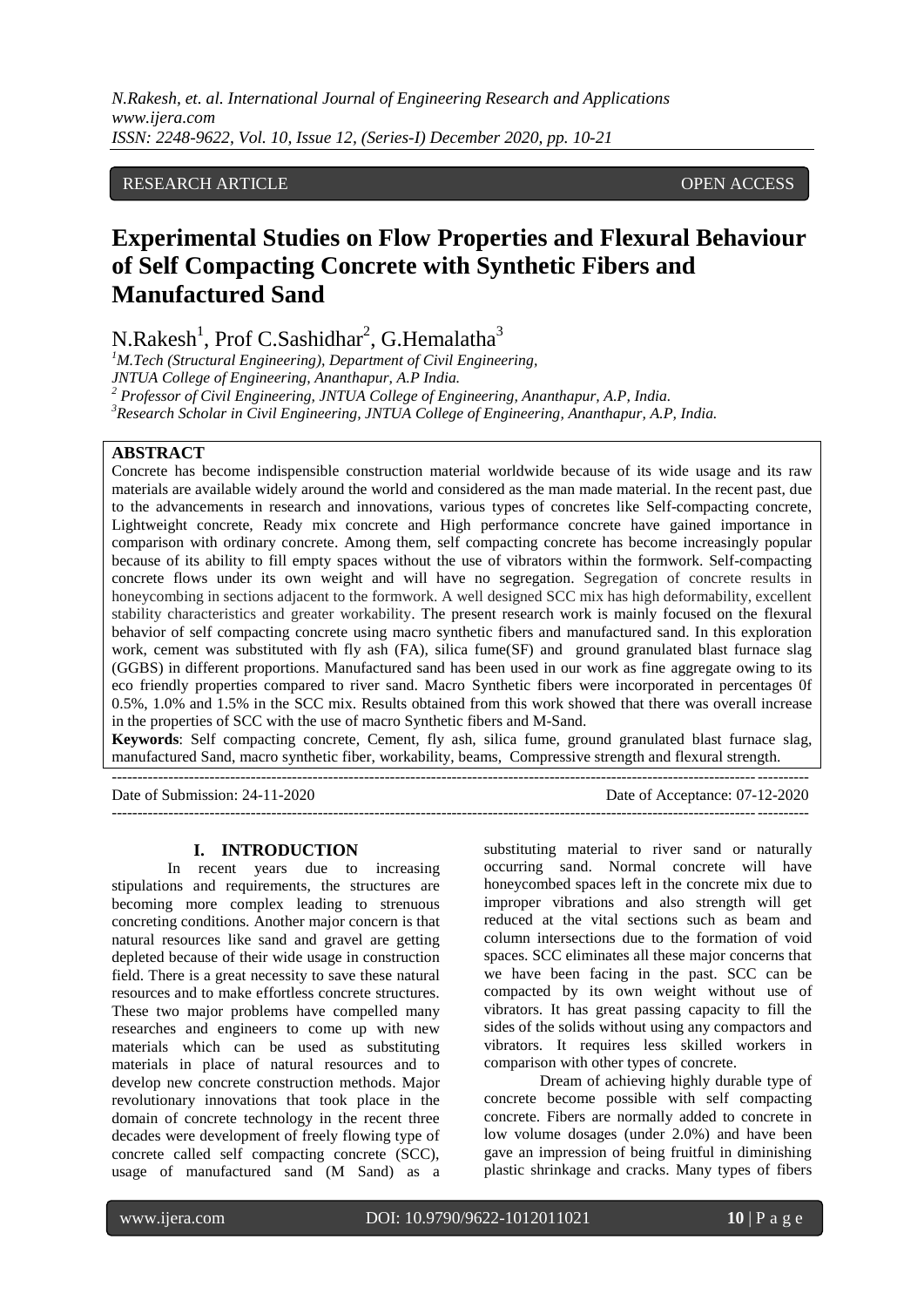like steel fibers, synthetic fibers, and natural fibers were available in the market. In this work we have reinforced SCC mix with macro synthetic fibers because these fibers are more durable, less expensive and do not wrinkle easily. Inclusion of fibers increased the performance and strength characteristics of self compacting concrete mix.

#### **II. LITERATURE REVIEW**

**K.V. ROOPCHAND [1]** interrogated the effect of polypropylene fibers as reinforcing material and m sand as fine aggregate and concluded that compressive strength increases within the scope of 6% to 9%. This work had given the further scope to study the flexural behavior using above materials.

**H.OKAMURA [2, 3]** was the first person in 1995 to develop self compacting concrete in Japan in 1986 as a quality affirmation idea to address the issues like long creation times, undesirable workplace in cast in-situ solid innovation.

**H.SHANKAR SANNI [4]** explored the impact of fly ash on SCC and concluded that the flow properties increases with increase in the fly ash content and mechanical properties increases up to the optimal dosage of 30% of fly ash.

**R. NATARAJAN [5]** stated that usage of steel fibers in percentages of 0.3, 0.6, 0.9  $& 1.2$  increased the compressive strength of SCC mix but decreased the workability. Usage of steel fibers reduced the cracks and plastic shrinkage in concrete.

**D. RAMA SESHU [6]** researched the consequences of glass fiber reinforced SCC and concluded that addition of 0.03% of glass fiber increased the compressive strength by 5%, tensile strength by 7% and flexural strength by 18%.

**V. RAJESH [7]** in their investigation used steel fibers and reported that addition of steel fibers increased the compressive quality by minimizing the cracks and their by expanding the solidness of the concrete. He also stated that m sand can be used in place of river sand as it has given satisfactory results.

**M. J. HASAN [8]** investigated the impact of structural synthetic fibers on self compacting concrete and concluded that mechanical properties like compressive strength, tensile strength, flexural strength and ductility increased by the addition of fibers. Concrete with fibers have shown the ductile nature where as concrete without fibers have undergone brittle failure.

**W. ZHU [9]** carried experiments to study the bond strength between the concrete and steel reinforcement. Results obtained had shown the regression in the bond strength with the increase in the diameter of steel form 12 mm to 20 mm.

**KHALLEL ET AL [10]** stated that the size of the coarse aggregate and its proportion in the SCC mix had shown greater impact on the flow properties and strength parameters. Results had shown that the flowing ability of the SCC decreased with increase in the coarse aggregate size.

**UYSAL & YILMA [11]** in their research work used marble powder as an admixture in the SCC mix and stated that admixtures contributed certain properties for developing the high performance self compacting concrete.

**MOUNIR N KAMAL [12]** noticed that the fresh properties of the self compacting concrete were improved with use of steel and polypropylene fibers. Bleeding and segregation had not occurred with the fiber reinforced concrete. Polypropylene fiber of 1% by weight of cement showed an increase in compressive strength by 13% tested for 28 days of curing and steel fibers of 0.75% by weight of cement had a rise in compressive strength by 37%.

**T SHANMUGA PRIYA [13]** in their work replaced the cement with silica fume in percentages of 0, 2.5, 5, 10 and 20. Results obtained shown that the optimum dosage of silica fume that can be used as replacement to cement was 10% had shown a maximum increase in the compression strength.

**A SIDDHARTH ANAND [14]** used steel fibers in percentage ranges from 0 to 1.5 in his work to study the effect on compressive, tensile and flexural strength of fiber reinforced concrete and stated that mechanical properties increased as the percentage of fiber reinforcement increases but the soft properties had declined. He concluded that both the soft and hard properties had shown significant results at 0.75% and 1% of fiber reinforcement.

**CHANDRAKANTH [15]** investigated the effect of macro synthetic fibers and manufactured sand on the fresh and hardened properties of self compacting concrete and concluded that fresh properties decreases with increase in the fiber content and hardened properties increases with increase in fiber content

From the above literature reviews it was evident that in most of their research works self compacting concrete was reinforced with steel and polypropylene fibers but very less importance was given to the synthetic fibers. So in the present work flexural property of beams made of SCC in which m Sand and macro synthetic fibers incorporated were studied. This project is continuation of Chandrakanth [15] work in that investigation the flow characteristics, compressive strength and split tensile strength of SCC were evaluated.

#### **III. OBJECTIVE**

Main objective of this study is to evaluate the flexural properties of SCC. The cement content was limited to 65% and 35% of mineral admixtures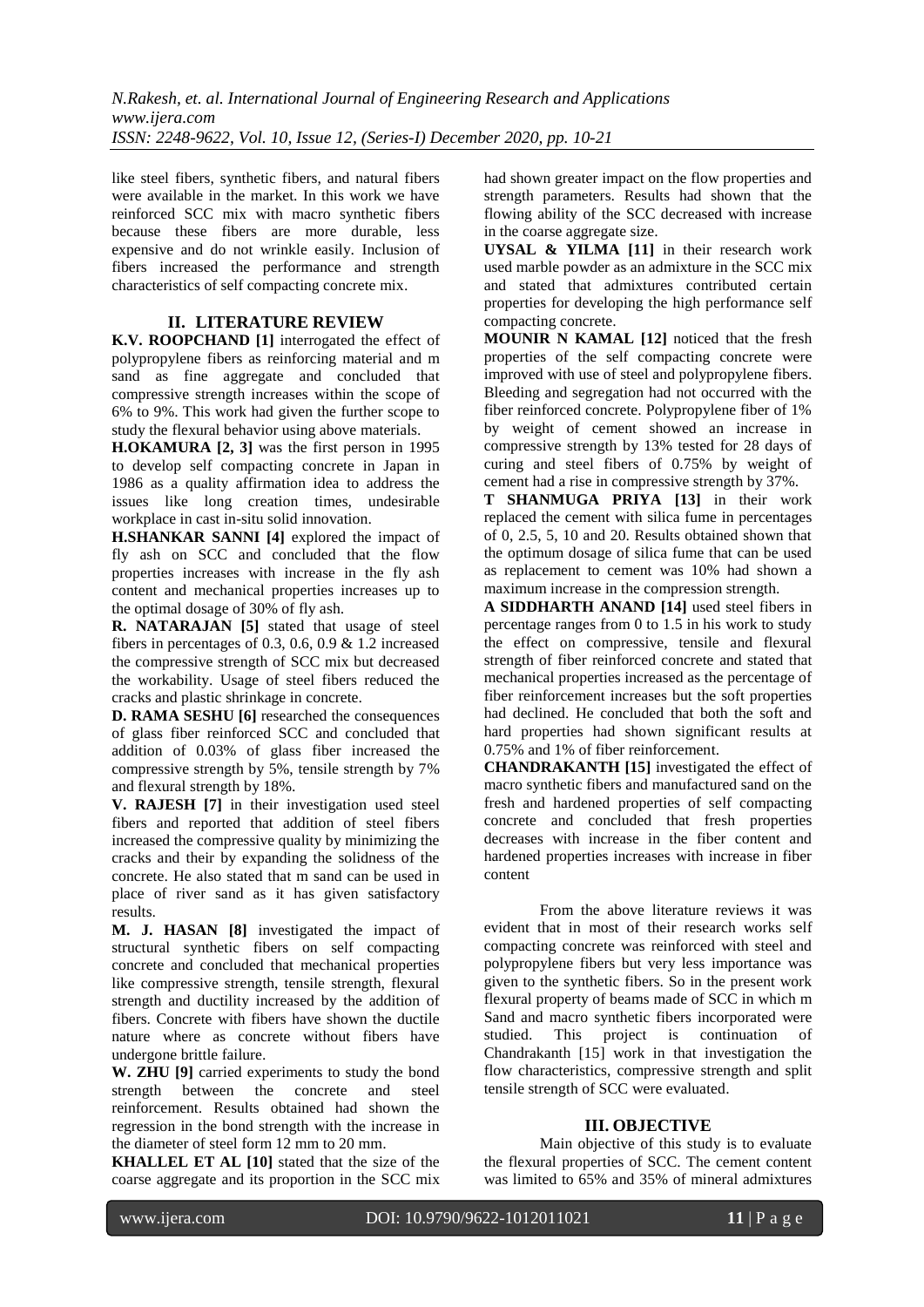namely Fly Ash, Silica Fume and GGBS were used in varying proportions. Macro Synthetic fibers (MSF) in percentages of 0, 0.5, 1.0 and 1.5 were used in SCC mix along with manufactured sand.

Research work was carried out in two phases. In the preliminary phase, flow characteristics of SCC like workability and flow tests were conducted by varying the percentages of cement, silica fume, fly ash and GGBS at various percentages of fiber content. In the secondary stage, tests were conducted to determine the strength parameters like compressive and flexural strengths of the mixes that have shown the characteristics of self compacting concrete in the primary phase.

#### **IV. MATERIALS AND METHODOLOGY**

The materials used in this research work are as follows

**i. Cement:** Maha Ordinary Portland cement of 53 grade is used.

**ii. Fine aggregate:** M sand passing through the 4.75 mm IS Sieve is used confining to grading Zone-II of [IS: 383-1970]

**iii. Coarse aggregate:** Locally available crushed coarse aggregate of size 12.5 mm was used. Aggregate passing through 12.5 mm and retaining on 10 mm IS Sieve which validates to [IS: 3831970] free from organic matter, impurities such as dust and clay particles has been used.

iv. Fly ash: Fly ash obtained from Rayalaseema Thermal Power Plant (RTPP), Muddanur, AP, was used. It is obtained by burning of coal with fuel gases in the coal combustion plant.

**v. Silica fume:** Silica fume from Lankalapalem pharmaceutical company, AP, was used. It is a byproduct obtained in the burning of silicon alloy at high temperatures of about 2000°C in an electric arc furnace. Silicon dioxide vapors are formed which cools down at low temperatures to form silica fume.

**vi. Ground Granulated Blast Furnace Slag:** Obtained from the Vizag Steel Plant, AP. GGBS is obtained in the powder from when the byproduct of iron and steel slag obtained in the blast furnace was cooled in steam and water.

**vii. Chemical Admixtures:** Admixtures are added to the batch during mixing of the concrete to modify the freshly mixed, setting times and hardened properties of concrete. Supaflo PC is a high performance super plasticising admixture based on long chains polycarboxylic polymers specially made to increase the performance of concrete. Here in this research work we have used DCP Supaflow PC360 as chemical admixture.

#### **Table 1. Properties of chemical admixture**

| S.no | <b>Property</b>  | Value         |
|------|------------------|---------------|
|      | Chemical         | Supaflo PC360 |
|      | Specific gravity | 1.070         |
|      | Ph               | 6.70          |
|      | Solid content    | 22.95%        |
|      | Colour           | Pale yellow   |

**viii. MSF:** In this work, MSF made of nylon (as shown in figure 1) were used as reinforcement to self compacting concrete. These fibers are non

biodegradable and need to be recycled to keep the environment safe so these fibers were used as low cost reinforcement in the construction field.



**Figure 1. Macro Synthetic fibers**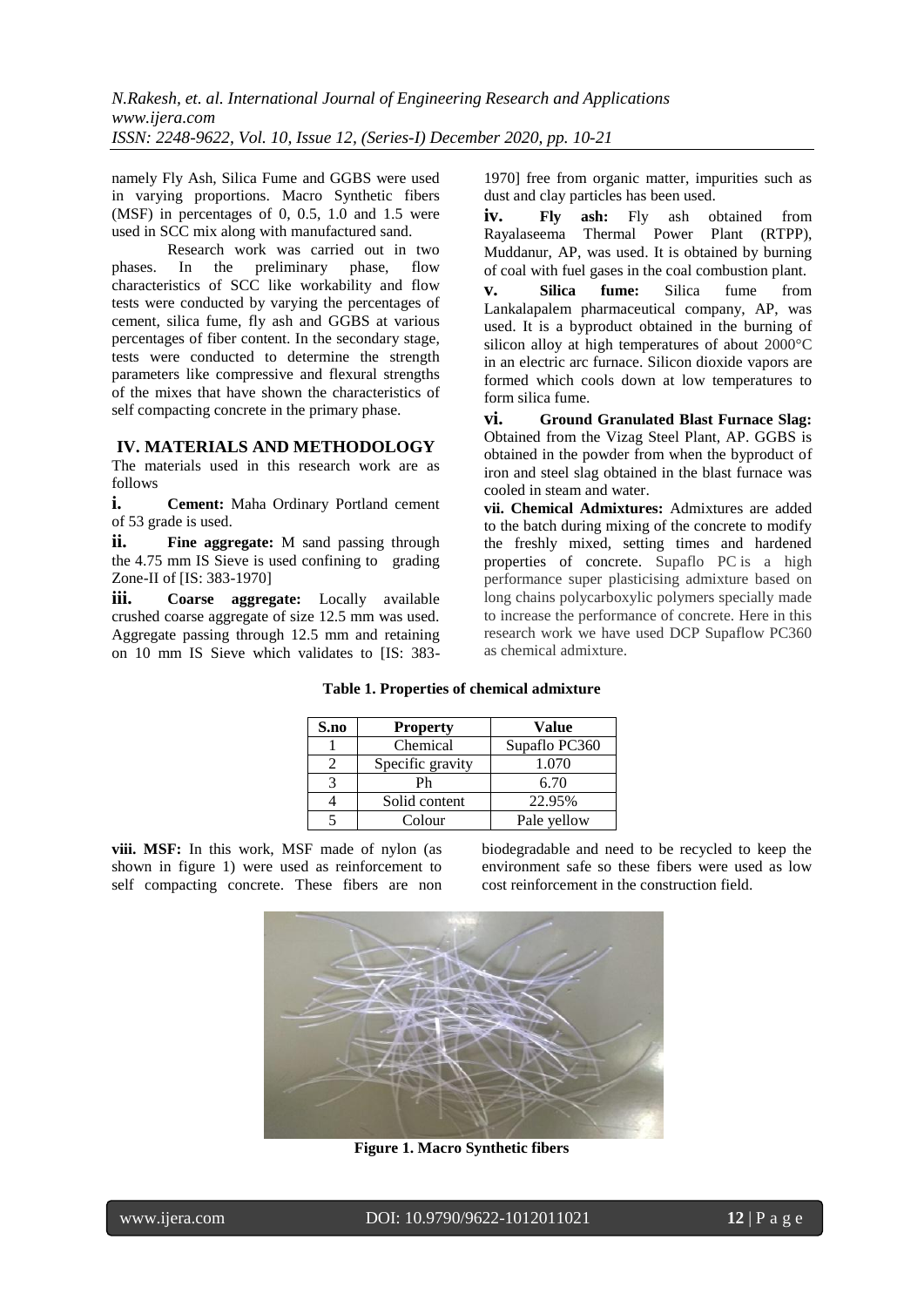| S.No | <b>Property</b> | <b>Result</b>        |
|------|-----------------|----------------------|
|      | Polymer         | Nylon 6 polyfilament |
|      | Length          | 37-47 mm             |
|      | Diameter        | $0.3 \text{ mm}$     |
|      | Surface texture | Continuously dinted  |
|      |                 |                      |

|  |  |  | <b>Table 2. Properties of MSF</b> |  |  |
|--|--|--|-----------------------------------|--|--|
|--|--|--|-----------------------------------|--|--|

**ix. Water:** Potable tap water free from toxic organic materials is used in this research work. Properties of the constituent materials are shown in table 3.

| S.             | Table 5. I ruperties of materials used in Self compacting concrete linx<br><b>Name of the Material</b> | <b>Physical Properties of the substantial</b> |                     |  |
|----------------|--------------------------------------------------------------------------------------------------------|-----------------------------------------------|---------------------|--|
|                |                                                                                                        |                                               |                     |  |
| No             |                                                                                                        |                                               |                     |  |
|                |                                                                                                        | Specific gravity                              | 3.10                |  |
| 1              | $OPC - 53$ GRADE                                                                                       | Setting time (Initial)                        | 29 minutes          |  |
|                |                                                                                                        | Setting time (Final)                          | 240 minutes         |  |
|                |                                                                                                        | <b>Fineness</b>                               | 5.4%                |  |
|                |                                                                                                        | Normal consistency                            | 29%                 |  |
|                |                                                                                                        | Specific gravity                              | 2.58                |  |
| 2              | Fine aggregate passing through                                                                         | Fineness modulus                              | 2.60                |  |
|                | 4.75 mm IS sieve (M sand)                                                                              | Water absorption                              | 2.31%               |  |
|                |                                                                                                        | Specific gravity                              | 2.62                |  |
| 3              | Coarse aggregate passing through 12.5                                                                  | Water absorption                              | 0.35%               |  |
|                | mm IS sieve                                                                                            | Moisture content                              | 0.25%               |  |
|                |                                                                                                        | Bulk density                                  | $1600\text{kg/m}^3$ |  |
| $\overline{4}$ | Class F Fly ash                                                                                        | Specific gravity                              | 2.5                 |  |
| 5              | Silica Fume                                                                                            | Specific gravity                              | 2.31                |  |
| 6              | <b>GGBS</b>                                                                                            | Specific gravity                              | 2.80                |  |

**Table 3: Properties of Materials used in Self compacting concrete mix**

#### **V. EXPERIMENTAL PROCEDURE**

An exploratory examination has been administered on SCC with different substitutions i.e., mineral admixture flyash is replaced with silica fume and ground granulated blast furnace slag blended together by varying the fiber in percentages of 0, 0.5, 1.0 and 1.5.

#### **5.1. Mix design**

Initially several trails were made to find the suitable proportions for SCC mix. R1 mix (65% cement and 35% flyash) was taken as the reference mix and in the remaining mixes cement was kept constant at 65% and fly ash 35% was replaced with 5% of silica fume, 5% of GGBS and MSF in percentages of (0.5, 1, 1.5) were used. The mix proportions which satisfied the filling and passing ability properties as recommended by the EFNARC guidelines are shown in table 4.

|                |               |                |            |            |                | Tuble - with proportions of See mix |             |            |                        |
|----------------|---------------|----------------|------------|------------|----------------|-------------------------------------|-------------|------------|------------------------|
| Mix            | <b>CEMENT</b> | <b>FLY ASH</b> | FA         | СA         | <b>FIBERS</b>  | <b>SILICA</b>                       | <b>GGBS</b> |            | <b>WATER ADMIXTURE</b> |
| name           | (Kg/m3)       | $(Kg/m^3)$     | $(Kg/m^3)$ | $(Kg/m^3)$ | (% )           | <b>FUME</b>                         | $(Kg/m^3)$  | $(Kg/m^3)$ | $(Kg/m^3)$             |
|                |               |                |            |            |                | $(Kg/m^3)$                          |             |            |                        |
|                |               |                |            |            |                |                                     |             |            |                        |
| R <sub>1</sub> | 345           | 186            | 891        | 810        | $\overline{0}$ | 0                                   | $\Omega$    | 186        | 4.77                   |
|                |               |                |            |            |                |                                     |             |            |                        |
| R <sub>2</sub> | 345           | 133            | 891        | 810        | $\overline{0}$ | 27                                  | 26          | 186        | 4.77                   |
|                |               |                |            |            |                |                                     |             |            |                        |
| R <sub>3</sub> | 345           | 186            | 891        | 810        | 0.5            | 0                                   | $\Omega$    | 186        | 4.77                   |
| R <sub>4</sub> | 345           | 133            | 891        | 810        | 0.5            | 27                                  | 26          | 186        | 4.77                   |
|                |               |                |            |            |                |                                     |             |            |                        |
| R <sub>5</sub> | 345           | 186            | 891        | 810        | 1.0            | $\theta$                            | $\Omega$    | 186        | 4.77                   |
|                |               |                |            |            |                |                                     |             |            |                        |

#### **Table 4. Mix proportions of SCC mix**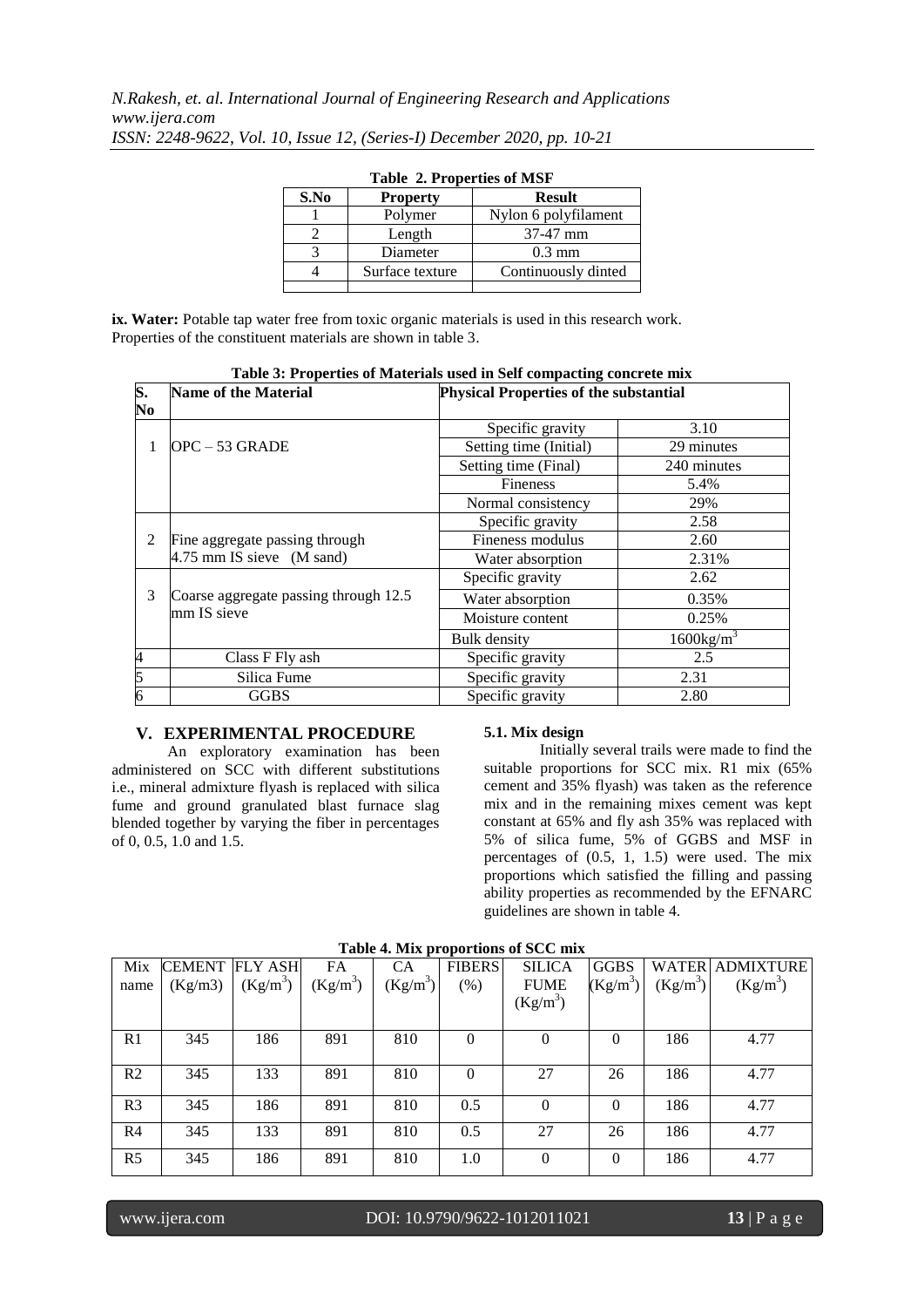## *N.Rakesh, et. al. International Journal of Engineering Research and Applications www.ijera.com*

| R <sub>6</sub> | 345 | 133 | 891 | 810 | 1.0 | 27<br>$\overline{\phantom{a}}$ | 26 | 186 | 4.77 |
|----------------|-----|-----|-----|-----|-----|--------------------------------|----|-----|------|
| R7             | 345 | 186 | 891 | 810 | 1.5 |                                |    | 186 | 4.77 |
| R8             | 345 | 133 | 891 | 810 | 1.5 | 27                             | 26 | 186 | 4.77 |

*ISSN: 2248-9622, Vol. 10, Issue 12, (Series-I) December 2020, pp. 10-21*

#### **5.2 Mixing procedure**

The main principles that have been followed in our research work for producing self compacting concrete are by restricting the coarse aggregate content diminished the internal stresses between the aggregates, to lessen the water content of the flowable concrete super plasticizer is used and to modify the soft and hard properties of concrete admixtures were used. The following mixing sequences are performed to produce high quality Self compacting concrete.

1. Initially aggregates and fibers were blended together and mixed in the machine for about two minutes for uniform distribution of fibers limiting the formation of solid lumps.

2. Powder materials were added to above mix and dry blended for about one minute.

3. Super plasticizer and 75% of water are stirred together and poured in to the dry mix and mixed for one minute.

4. Later remaining 25% of water is added and mixed for some time.

5. The machine was stopped after proper mixing.

Concrete mix was taken out from the mixer and placed in the moulds in two layers. Top surfaces of the moulds were kept smooth with the help of the trowel. Samples were put away for 24 hours under a temperature of 15°C to 27°C for the setting of concrete. After setting of concrete the samples were demoulded and kept in the water tank for 28 days of curing and the samples were kept ready for testing.

### **VI. FRESH PROPERTIES**

The workability performance criteria of synthetic fiber reinforced SCC mix need to be known before testing the hardened properties. Fresh properties like filling ability and passing ability are determined using slump flow, V funnel, L box and U box tests. Permissible limits of SCC mix as per EFNARC guidelines are shown in Table 5 and test results are shown in Table 6.

| <b>Property</b>        | Table 5. EFNARC Acceptance criteria for SCC<br><b>Test Method</b> | <b>Units</b>  | <b>MIX RANGES</b> |
|------------------------|-------------------------------------------------------------------|---------------|-------------------|
|                        |                                                                   |               |                   |
| <b>Filling Ability</b> | Slump Flow                                                        | mm            | $650 - 800$       |
|                        | $T_{50cm}$ Flow                                                   | sec           | $3 - 5$           |
|                        | V-Funnel                                                          | sec           | $6 - 12$          |
| Passing Ability        | L-Box                                                             | $h2/h1$ ratio | $0.8 - 1.00$      |
|                        | $U$ -Box                                                          | mm            | $0 - 30$          |

## **Table 5. EFNARC Acceptance criteria for SCC**

|  | Table 6. Fresh Properties of Fiber reinforced SCC Mix |  |  |  |
|--|-------------------------------------------------------|--|--|--|
|--|-------------------------------------------------------|--|--|--|

| S.no           | <b>Mixes</b>   | <b>Slump</b><br>Flow | <b>T50</b><br>Flow | V-<br><b>Funnel</b> | L-Box | $U$ -Box |
|----------------|----------------|----------------------|--------------------|---------------------|-------|----------|
|                | R <sub>1</sub> | 755                  | 3.166              | 7.12                | 0.976 | 6.7      |
| 2              | R <sub>2</sub> | 748                  | 3.322              | 7.55                | 0.967 | 10.2     |
| 3              | R <sub>3</sub> | 734                  | 3.284              | 7.75                | 0.952 | 9.6      |
| $\overline{4}$ | R <sub>4</sub> | 728                  | 3.544              | 8.24                | 0.942 | 12.6     |
| 5              | R <sub>5</sub> | 712                  | 3.424              | 8.15                | 0.912 | 13.5     |
| 6              | R <sub>6</sub> | 704                  | 3.712              | 8.62                | 0.896 | 15.7     |
| 7              | R7             | 684                  | 3.592              | 8.68                | 0.886 | 15.6     |
| 8              | R8             | 676                  | 3.845              | 9.18                | 0.871 | 17.3     |

The results shown in the Table 6 are represented graphically in figures 2, 3, 4, 5 and 6.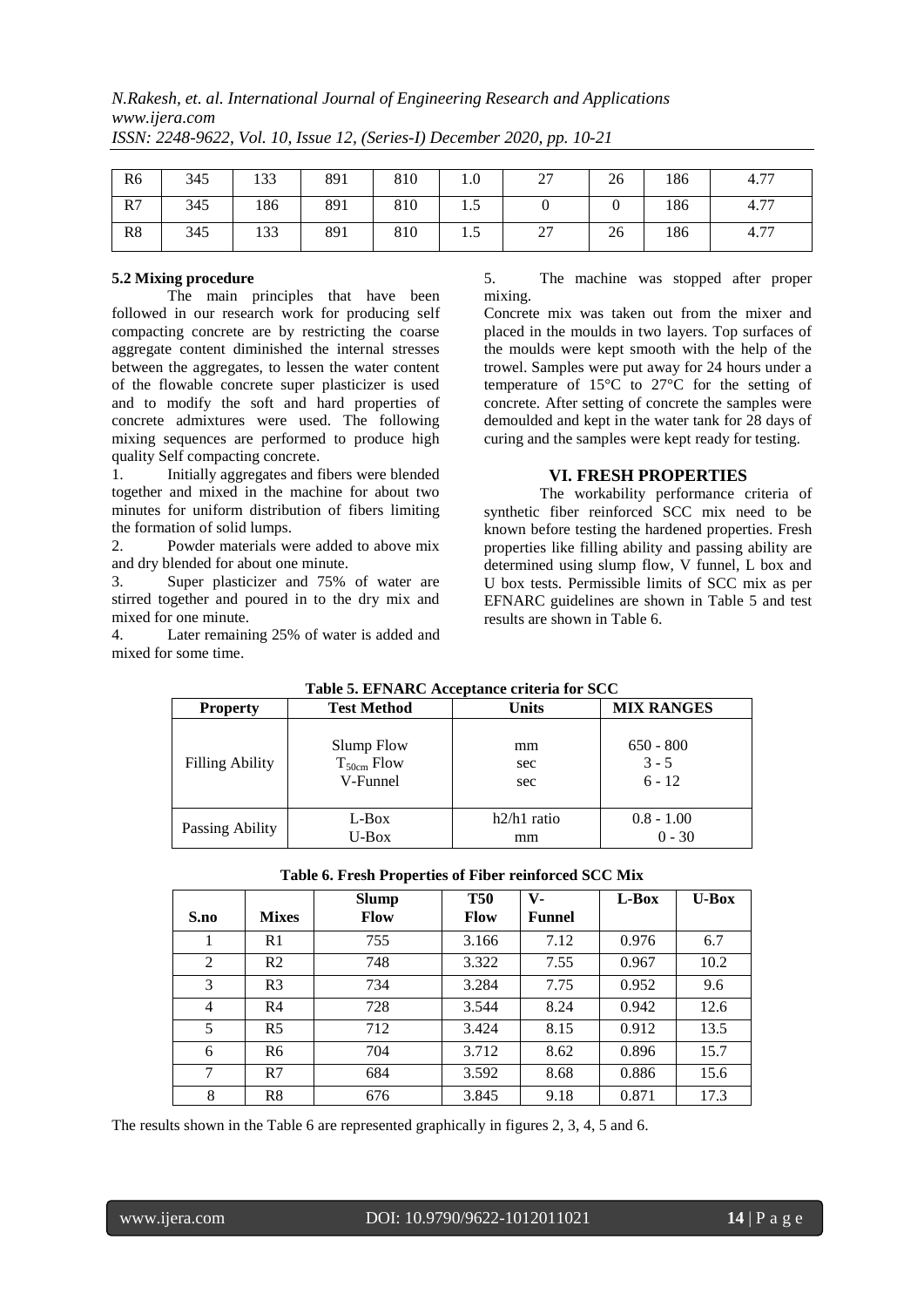

www.ijera.com DOI: 10.9790/9622-1012011021 **15** | P a g e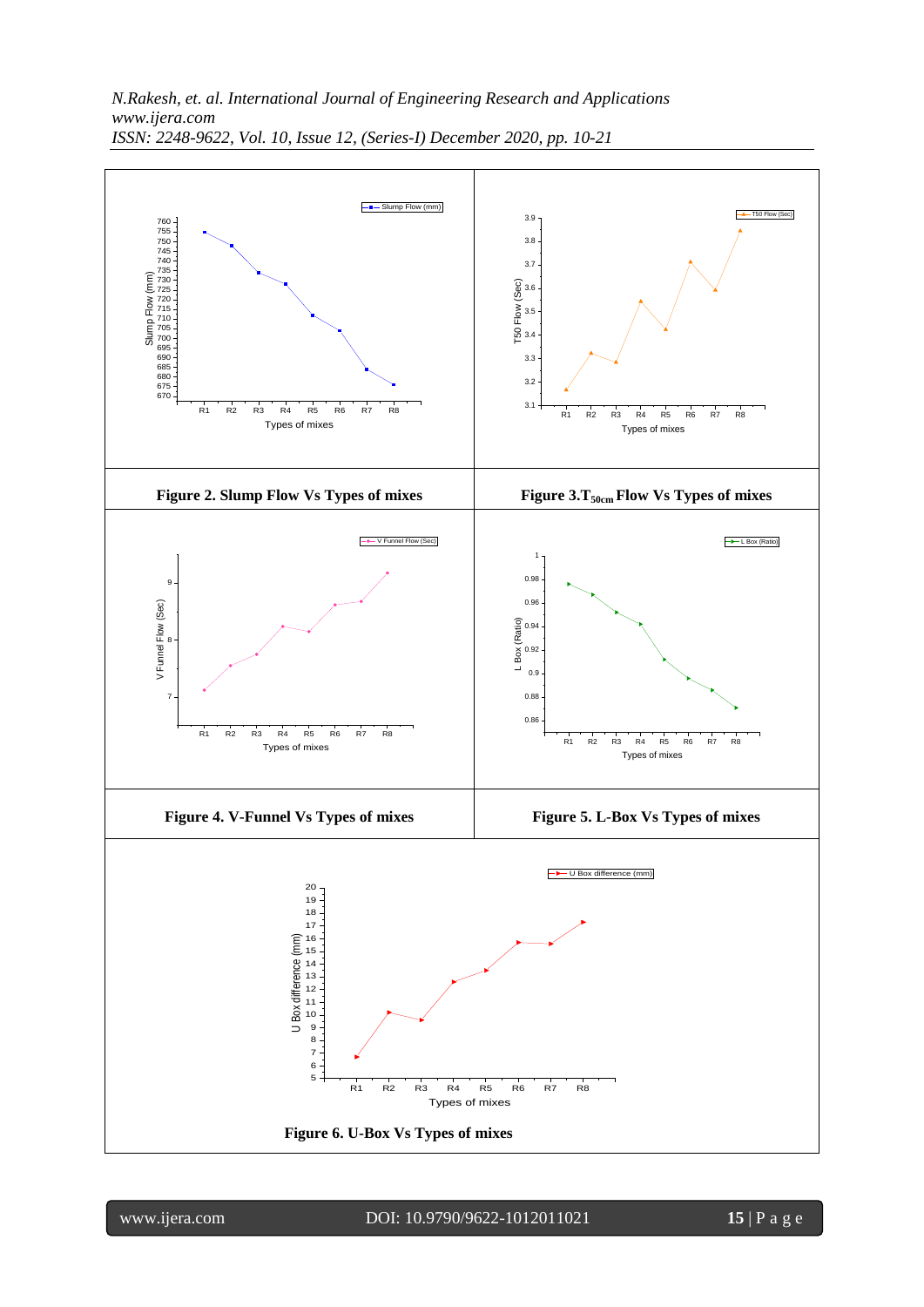#### **VII. HARDENED PROPERTIES**

The results shown in the table 6 and figures 2, 3, 4, 5 and 6 are within the EFNARC acceptance criteria for SCC mix. All the mixes obtained are within the SCC mix criteria and hence tested for compressive strength and flexural strength.

#### **7.1 Compressive Strength**

Concrete was filled into cylinders without compaction and top surfaces are leveled with the help of trowel. Cylinders of size 150 mm x 300 mm are casted to determine the compression behavior of concrete for curing periods of 7 days, 28 days and 90 days. Compressive strength results obtained are shown in Table 7 and graphically in Figure 7.

| <b>Table 7 Compression Strength Test Results of SCC Mixes</b> |                |        |                                   |         |  |  |
|---------------------------------------------------------------|----------------|--------|-----------------------------------|---------|--|--|
|                                                               |                |        | <b>Compressive strength (Mpa)</b> |         |  |  |
| S.no                                                          | <b>Mixes</b>   | 7 days | 28 days                           | 90 days |  |  |
|                                                               | R1             | 14.58  | 22.74                             | 27.32   |  |  |
| $\mathfrak{D}$                                                | R <sub>2</sub> | 15.22  | 23.38                             | 28.06   |  |  |
| 3                                                             | R <sub>3</sub> | 15.79  | 23.94                             | 28.53   |  |  |
|                                                               | R <sub>4</sub> | 16.63  | 24.78                             | 29.37   |  |  |
|                                                               | R <sub>5</sub> | 18.00  | 26.15                             | 30.74   |  |  |
|                                                               | R <sub>6</sub> | 18.84  | 27.99                             | 31.58   |  |  |
|                                                               | R7             | 20.21  | 29.36                             | 33.94   |  |  |
| 8                                                             | R8             | 21.05  | 30.20                             | 35.78   |  |  |



In the Figure 7, compressive strength of all types of mixes are represented graphically for curing periods of 7, 28 and 90 days respectively. The figure clearly shows that there was increase in the compression strength from mixes R1 to R8 for all the curing

periods due to presence of silica content in both Silica fume and GGBS and incorporation of MSF in the Concrete mix. Maximum value of compression strength is obtained in mix R8 which consists of 5% Silica Fume 5% GGBS and 1.5% MSF.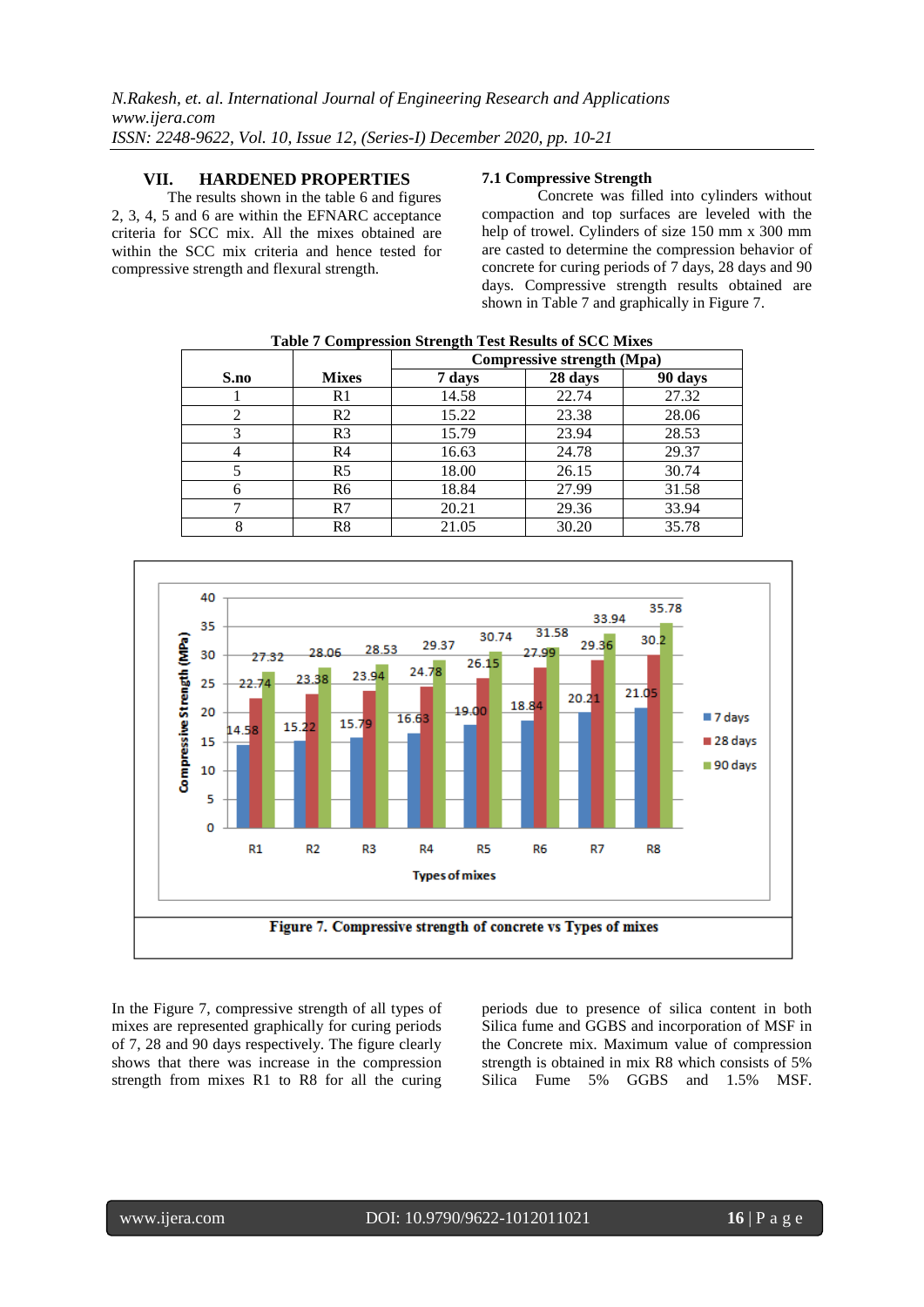

From the Figure 8(a), it can be seen that as fiber percentages increases from 0% to 1.5% the Compressive strength also increases from mix R1 to mix R7 and the maximum strength was obtained

with the addition of 1.5% fibers (R7 mix). The main reason for increase in the Compression strength with the addition of fibers is due to the fiber expansion.

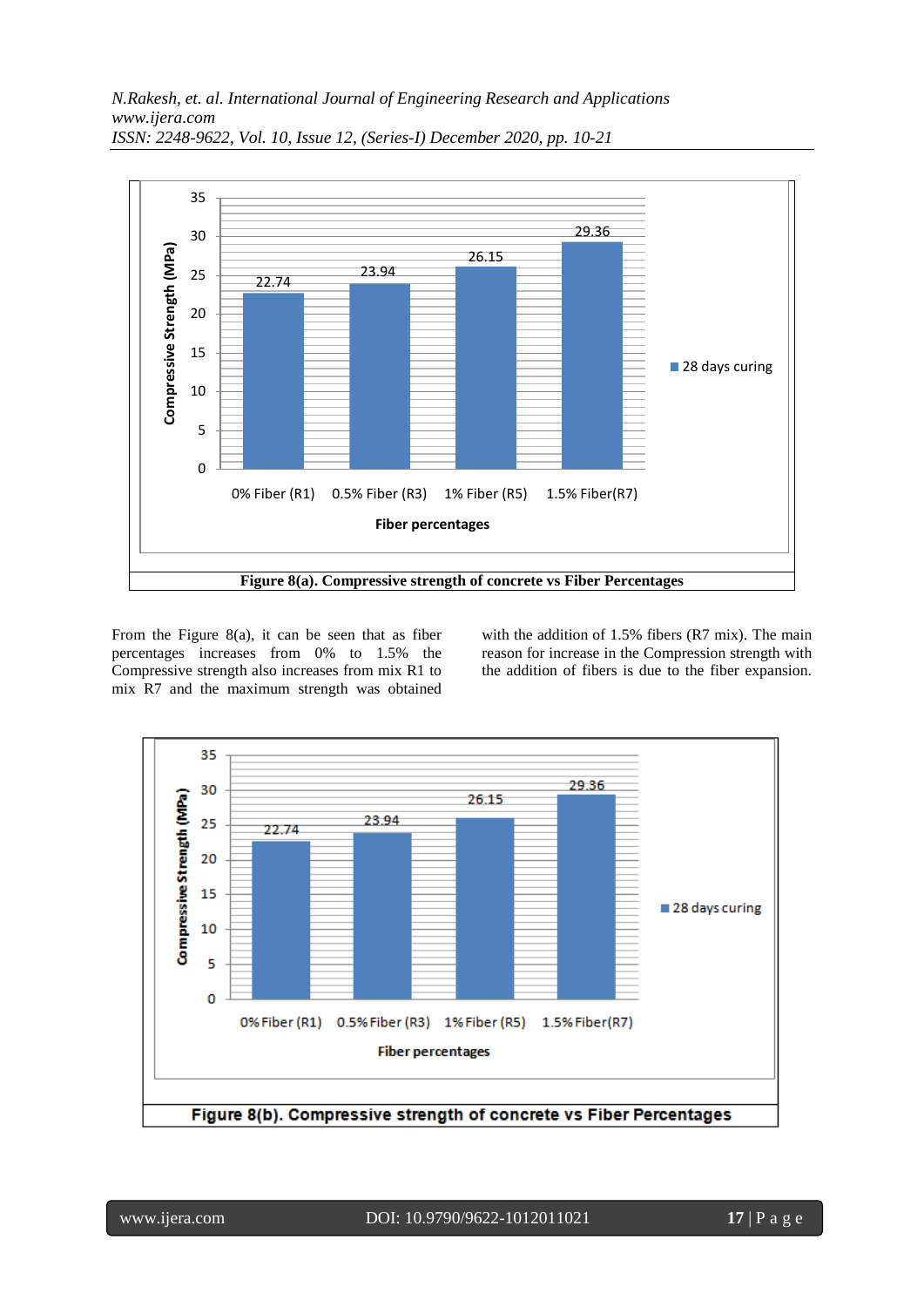In the Figure 8(b), Compressive strength of concerete for mixes R2, R4, R6 and R8 having Cement 65%, flyash 25%, silica fume 5%, ggbs 5% and fibers in percentages of 0, 0.5, 1 and 1.5 were compared. From the above graph we can infer that as fiber percentage increases from 0% to 1.5% the compressive strength also increases and the maximum strength was obtained with the addition of 1.5% fibers. The main reason for increase in the Compression strength with the addition of fibers is due to the fiber expansion.

#### **7.2. Flexural Strength**

After curing period, flexural strength was tested on the beams of size 700mm length 150mm width and 150mm depth. Flexural tests were conducted to find the bending strength. It is defined as maximum stresses at outermost fiber on either the compression or tension side of the specimen. This test can also be used to find the resistance of the beam member against deformation. The maximum load which the beam can resist before the complete

failure of member takes place is the flexural strength of that member. In this test the member will be subjected to combined effect of all the stresses like tensile, compression and shear. The beam member was placed horizontally over the two steel rollers of 38 mm diameter and these rollers were placed at center to center distance of 600mm and the load was applied equally through two points of contacts to the beam specimens up to the failure. As the load was applied to the beam member through two points of contact it was called as Two point Load test. Flexural strength can be obtained by substituting the values of applied load (P), effective span (L), width (b) and depth (d) in the formula shown below

$$
f_{cr} = \frac{PL}{bd^2}
$$

Where  $f_{cr}$  is the flexural strength or bending strength in N/mm<sup>2</sup> of the beam member.



**Figure 9. Two point loading setup for flexure test**

|      |                | <b>Flexural strength (Mpa)</b> |         |  |
|------|----------------|--------------------------------|---------|--|
| S.no | <b>Mixes</b>   | 7 days                         | 28 days |  |
|      | R1             | 2.24                           | 2.98    |  |
|      | R2             | 2.38                           | 3.12    |  |
|      | R <sub>3</sub> | 2.63                           | 3.33    |  |
|      | R4             | 2.80                           | 3.47    |  |
|      |                | 3.50                           | 4.34    |  |

**Table 8. Flexural Strength Test Results of SCC Mixes**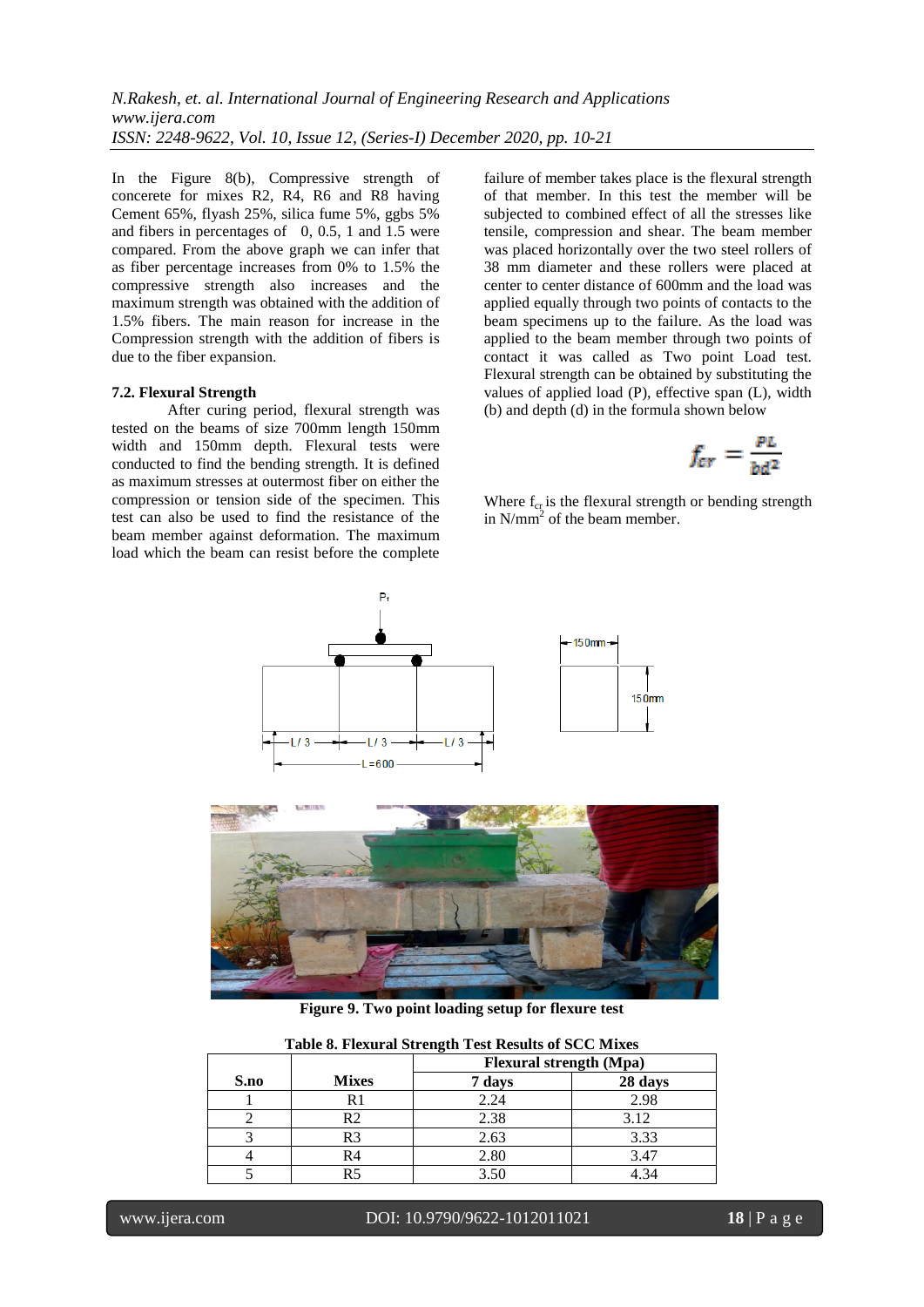*N.Rakesh, et. al. International Journal of Engineering Research and Applications www.ijera.com*



*ISSN: 2248-9622, Vol. 10, Issue 12, (Series-I) December 2020, pp. 10-21*

In the Figure 10, Flexural strength of all types of mixes are represented graphically for curing periods of 7 and 28 days respectively. The figure clearly shows that there was increase in the flexural strength from mixes R1 to R8 for all the curing periods due to presence of silica content in both Silica fume and GGBS and incorporation of MSF in the Concrete

mix. Maximum value of tensile strength is obtained in mix R8 which consists of 5% Silica Fume 5% GGBS and 1.5% MSF reinforced mixes. Plain SCC mixes (Reference mixes R1 and R2) have lower flexural strength when compared to the flexural strengths of fiber reinforced mixes.

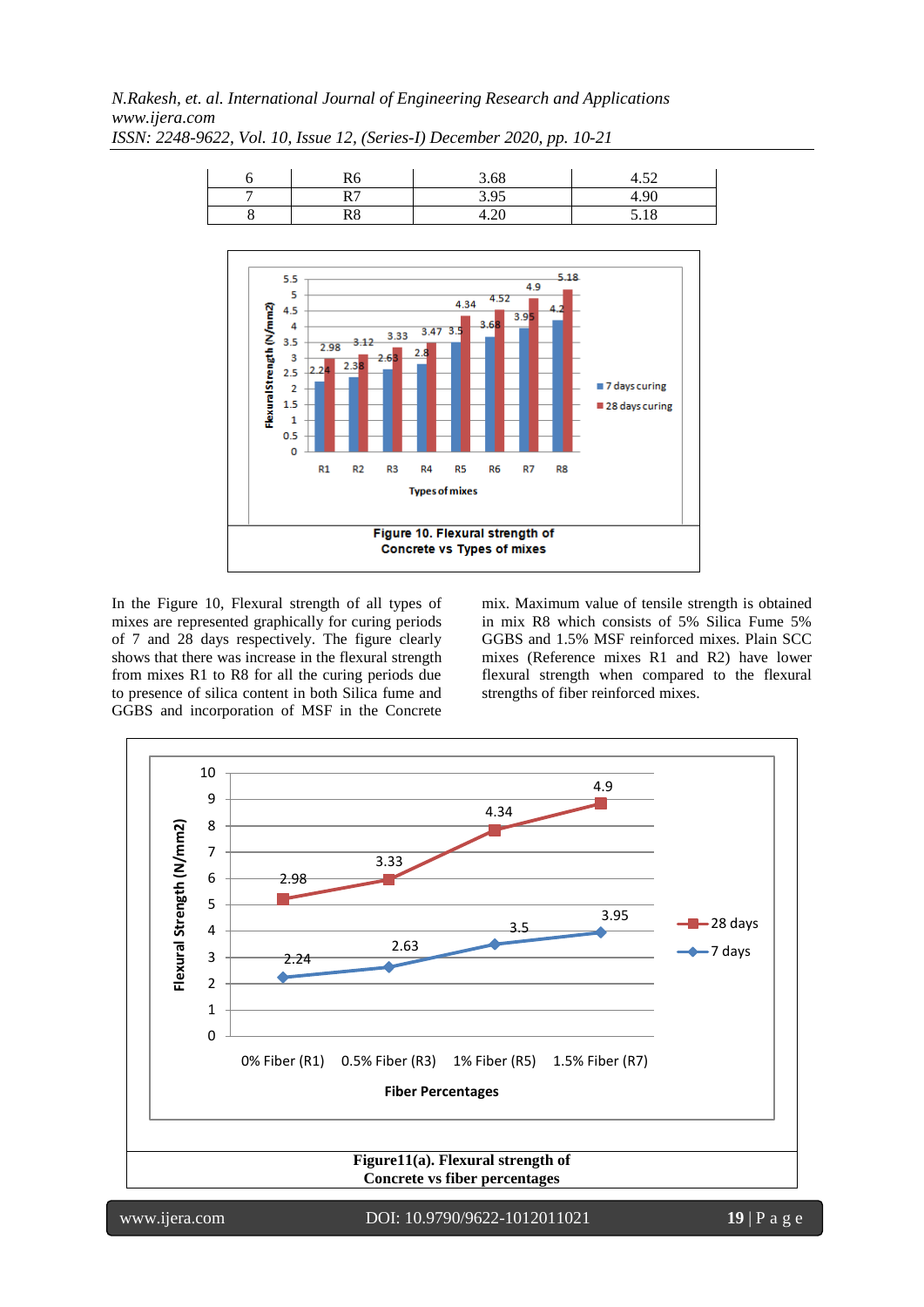

*ISSN: 2248-9622, Vol. 10, Issue 12, (Series-I) December 2020, pp. 10-21*

In the Figure 11(a), Flexural strength of concrete for mixes R3, R5 and R7 were compared with the reference mix R1 (65% Cement, 35% Flyash and 0% MSF). In the mixes R3, R5 and R7 cement and flyash proportions were kept constant and fibers were varied in percentages of 0.5, 1.0 and 1.5. From the graph as the fiber percentage increases flexural strength also increased due to the stretching of fibers during the application of load. From Figure 11(b) flexural strength of concrete for mixes R4, R6 and R8 were compared with reference mix R2 (Cement 65%, Flyash 25%, Silica fume 5%, GGBS 5% and Fibers 0%). From the graph it can be seen that as fiber percentage increases flexural strength also increased. With the incorporation of the MSF sudden failure of beam members was eliminated and the mode of failure was ductile in nature. Fibers are stretched during the application of load and strongly hold the beam members from breaking apart leading the beam member to fail in the ductile nature.

#### **VIII. CONCLUSIONS**

Based on the results obtained from the experimental investigation the following conclusions can be drawn

 $\triangleright$  The mix proportion adopted for producing Self compacting Concrete satisfied the workability requirements as per the EFNARC guidelines for all the mixes with 0% fibers, 0.5%, 1.0% and 1.5%.

 Filling ability of the SCC mixes is tested by conducting the slump flow,  $T_{50cm}$ , and V funnel tests. The value of slump flow decreased by 10.5% by adding 1.5% of fibers when compared with that of nominal mix .  $T_{50cm}$  slump flow increased by

21.4% and the V-Funnel flow time increased by 28.9% when compared with SCC mix having 0% fibers. All the values reached the maximum limits as fiber percentage increased.

 $\triangleright$  The value of blocking ratio H2/H1 of L-Box test have been decreased by 9.9% and passing ability of U-Box have been increased to 61.3 % for mixes reinforced with 1.5% fiber.

 $\triangleright$  Synthetic fiber reinforced SCC mix (0.5%) fibers) have shown increase in compression strength by 5.3% when compared to that normal SCC mix. However ultimate compression strength is obtained for R8 mix having 1.5% fibers, 65% of cement, 25% of Fly ash, 5% Silica fume and 5% GGBS and the obtained value is 32.8% more than the nominal SCC mix.

 $\triangleright$  The main reason for the increase in the compressive strength is due to the expansion of the fibers during the application of load and presence of silica content in both Silica fume and GGBS.

 $\triangleright$  Flexural strength increased as the fiber percentage increases and the maximum value obtained is for mix R8 having 1.5% fiber. There was increase in strength about 11.74% From 0 % fibers to 0.5% fibers, 30.33% from 0.5% to 1% fibers and 12.9% from 1% to 1.5% fibers.

 $\triangleright$  Mixes without fiber have undergone sudden failure showing brittle nature whereas SCC mixes reinforced with fibers have shown ductile nature due to the stretching of fibers during the application of load and holds the beam member from sudden breaking.

**REFERENCES**